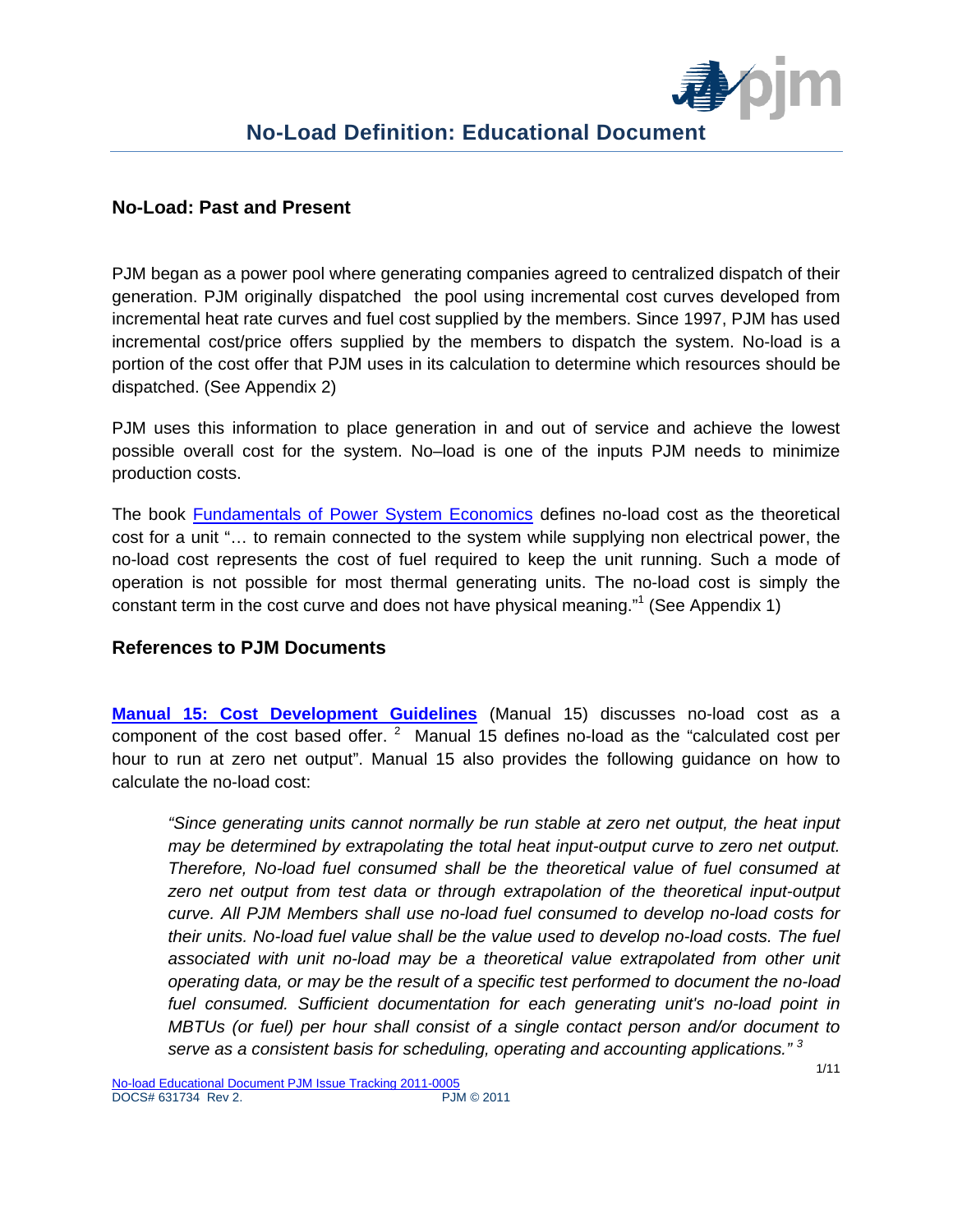

Manual 15 also adds that "no load costs are not included in incremental costs… this cost is a dollar per hour (\$/hour) rate."  $4$  And no-load is referenced in the discussion regarding performance factor calculation<sup>5</sup>. Manual 15 only addresses two unit types specific to their noload. Combustion Turbine no-load fuel is defined as "the theoretical or actual fuel burn rate expressed in MBTU/Hr at the point of electric bus synchronization." <sup>6</sup> Furthermore the CT Maintenance Adder "is included directly in...no-load..." <sup>7</sup> The only other reference to unit specific no-load costs or fuel is for Hydro Units; simply stating that they "…do not have no-load costs." <sup>8</sup> Manual 15 is not explicit on how the no-load cost should be calculated for a combined cycle.

No-load costs are also referenced in the **eMKT User's guide**. "No-load cost (or price) is the hourly fixed cost (or price), expressed in \$/hr, to run the generating unit at zero net output. It can include hourly no-load costs and other fixed costs." It also talks about using cost-based no-load and price based no-load and the enrollment period twice a year.

### The **Open Access Transmission Tariff** mentions no-load:

1 Black Start Resources will be paid for testing (including their no-load costs) $9$ 

2. Generators can choose price or cost no-load and startup costs on a 6 month basis.<sup>10</sup>

3. All capacity resources shall submit a "binding offer for energy, along with startup and no load fees". <sup>11</sup>

4. Pool scheduled resources that are selected or selected and cancelled will be paid no-load costs<sup>12</sup>

5. Self scheduled units do not get no-load fees.<sup>13</sup>

6. Units get BOR to cover no-load fees when scheduled back within PJM or into the PJM region by the Transmission Provider.<sup>14</sup>

7. Operating Reserves will pay no-load costs if LMP does not.<sup>15</sup>

8. Reactive reliability will be compensated for no-load cost.<sup>16</sup>

9. If the offer price plus startup or no-load fees cannot exceed \$1000/MWh<sup>17</sup>

Within PJM's training course PJM Generation 201, No-load Cost is defined as the "Cost per hour to maintain the boiler operating and the turbine and generator spinning at synchronous speed, but not generating any output. This is a dollars per hours  $(\frac{5}{\pi})$  cost.<sup>"18</sup>

## **Other RTO practices regarding no-load**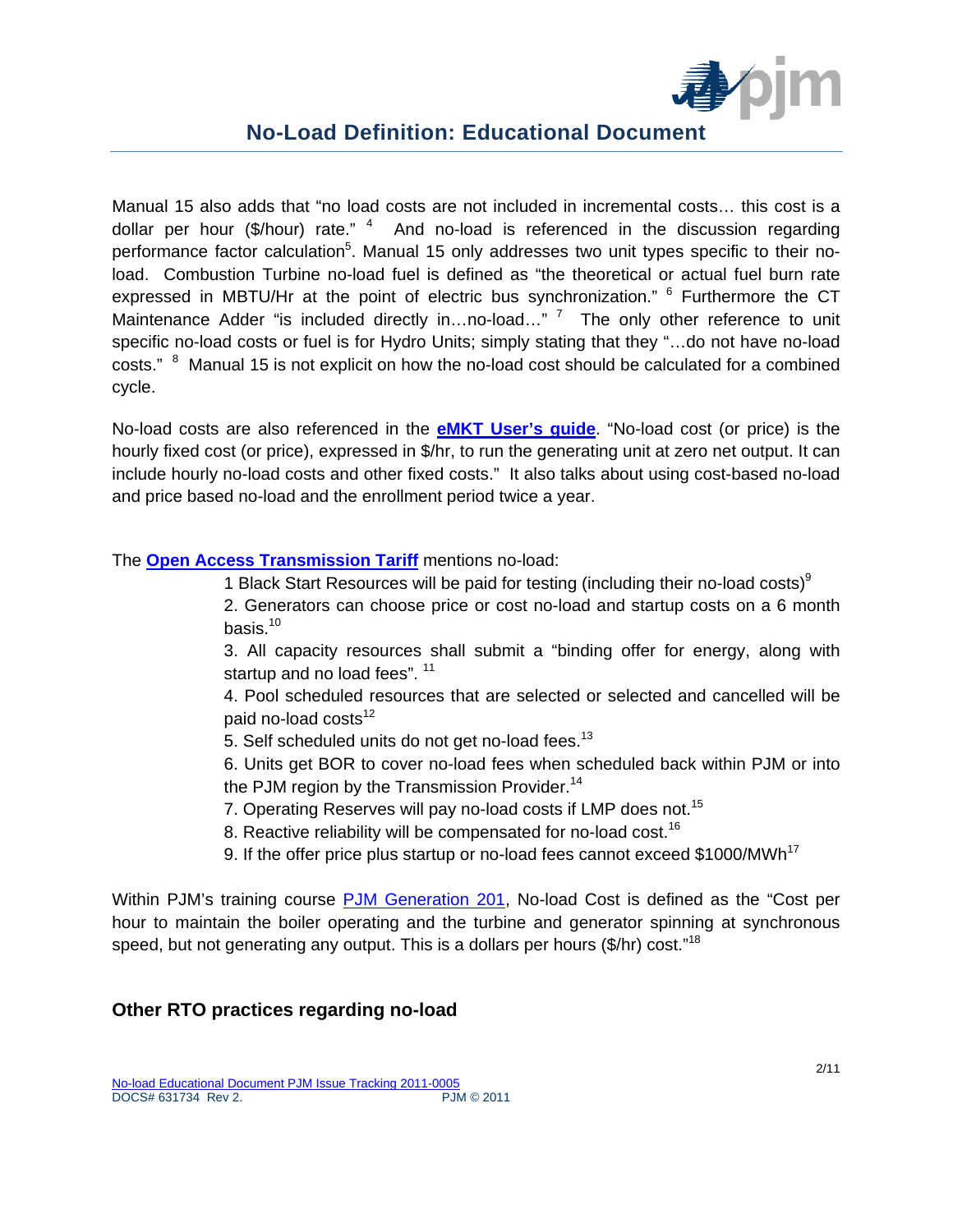

New York Independent System Operator (NYISO) Manual 11 Defines the operating bid as the "piecewise linear monotonically increasing cost curve. These bids are comprised of up to 20 segments. The first segment is defined by the no-load cost axis intercept (\$/hr) and a slope (\$/MWh). The next segments are defined by MW break point and slope (\$/MWh) pairs. Different curves can be input for different schedule days.<sup>19</sup>

Midwest Independent System Operator (MISO): "No Load – Costs for operating a Generation Resource at zero MWs."<sup>20</sup>

California Energy Commission Electricity Analysis Office The No-Load Heat Rate is defined as the extrapolation of the Input-Output Curve back to the vertical axis (Input). $^{21}$ 

Single Electric Market Operator (SEMO): "No Load Cost means the element of operating cost for a Generator Unit, submitted as part of Commercial Offer Data that is invariant with the level of Output and is incurred at all times when the level of Output is greater than zero" $^{22}$ 

## **Appendix 1: Examples of different unit type no-load fuel calculations through extrapolation of the input-output curve**

## *Example 1.1 Steam Units*

This is an example steam unit heat input curve. The x-axis shows output from the steam unit in MWs and the y-axis shows the heat input of fuel in MBTU/hour. The five points on the curve show the readings taken at different levels of output. These values are provided by the OEM or are determined during the initial operational testing of the generating unit. An equation (a 2<sup>nd</sup> order polynomial) is created to "fit" the curve that the steam unit's readings appear to be making. Using this equation, the resource owner can extrapolate to the 0 MW fuel inputs, which would be the no-load or zero MW fuel.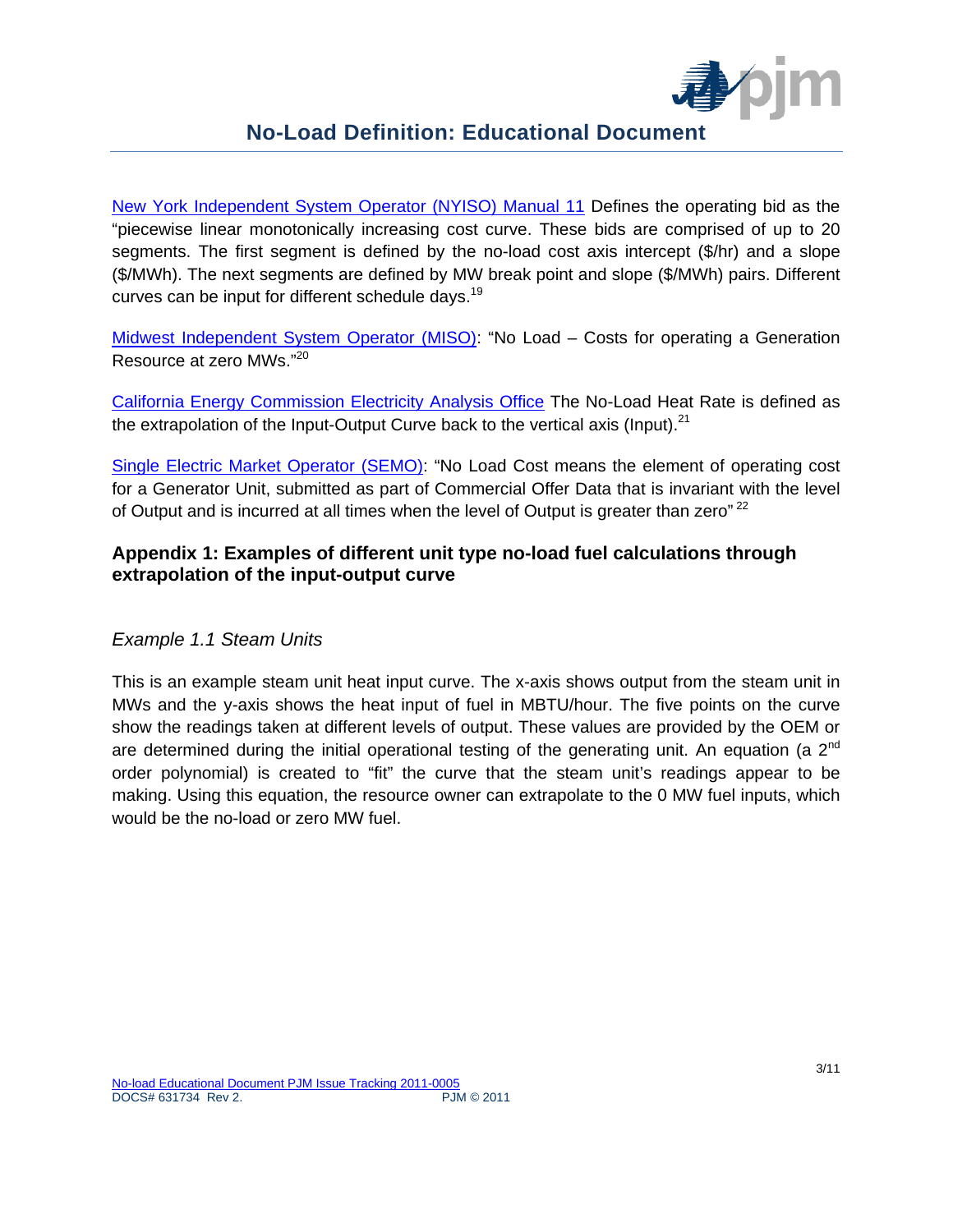



The table below shows the input in MBTU/hour, output in MW, heat rate at different levels of output and incremental heat rate. These numbers correspond to what is shown in the graph above. The red 71.83 MBTU/hour is the no-load fuel, which when multiplied by the fuel costs gives us the no-load cost for the cost based offer.

| <b>Steam Unit</b> |            |                  |              |
|-------------------|------------|------------------|--------------|
| Output            | Heat Input | <b>Heat Rate</b> | Incrementals |
| (MW)              | (MBtu/hr)  | (Btu/kWh)        | (Btu/kWh)    |
|                   | 71.83      |                  |              |
| 40                | 436.40     | 10,910           | 9,114        |
| 70                | 728.41     | 10,406           | 9,734        |
| 80                | 828.48     | 10,356           | 10,007       |
| 90                | 931.74     | 10,353           | 10,326       |
| 100               | 1,035.59   | 10,356           | 10,385       |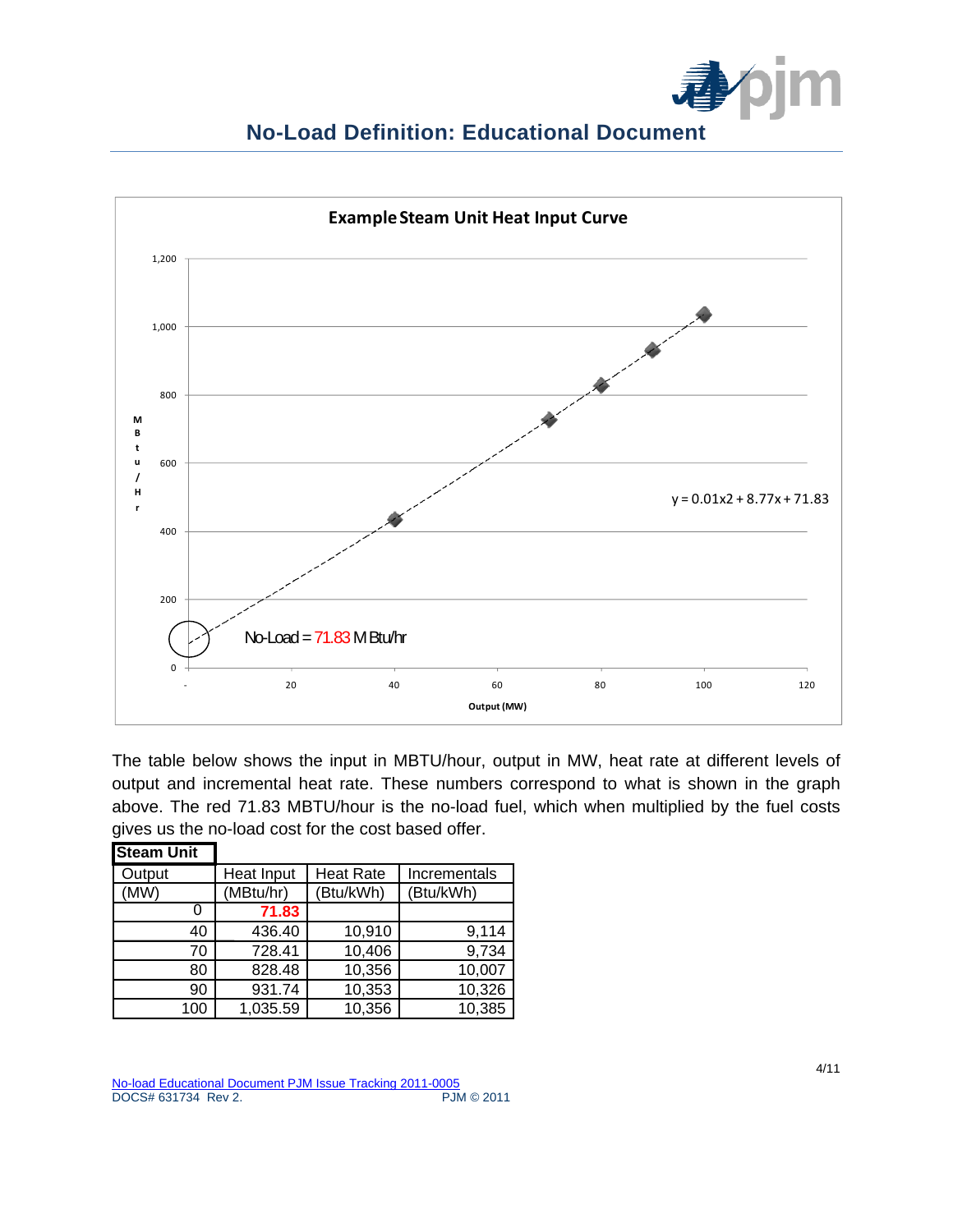

## *Example 1.2 Combustion Turbines*

This is an example combustion turbine heat input curve. The x-axis shows output from the CT unit in MWs and the y-axis shows the heat input of fuel in MBTU/hour. The three points on the curve show the readings taken at different levels of output. These values are provided by the OEM or are determined during the initial operational testing of the generating unit. An equation (a  $2<sup>nd</sup>$  order polynomial) is created to "fit" the curve. Using this equation the resource owner can extrapolate to the 0 MW fuel inputs, which would be the no-load or zero MW fuel.



5/11 The table below shows the input in MBTU/hour, output in MW, heat rate at different levels of output and incremental heat rate. This test was done at 59 degrees, and since heat rates can change with temperature for most combustion turbines, this temperature is noted so that the reader understands that this may not be the heat rate curve or no-load levels in every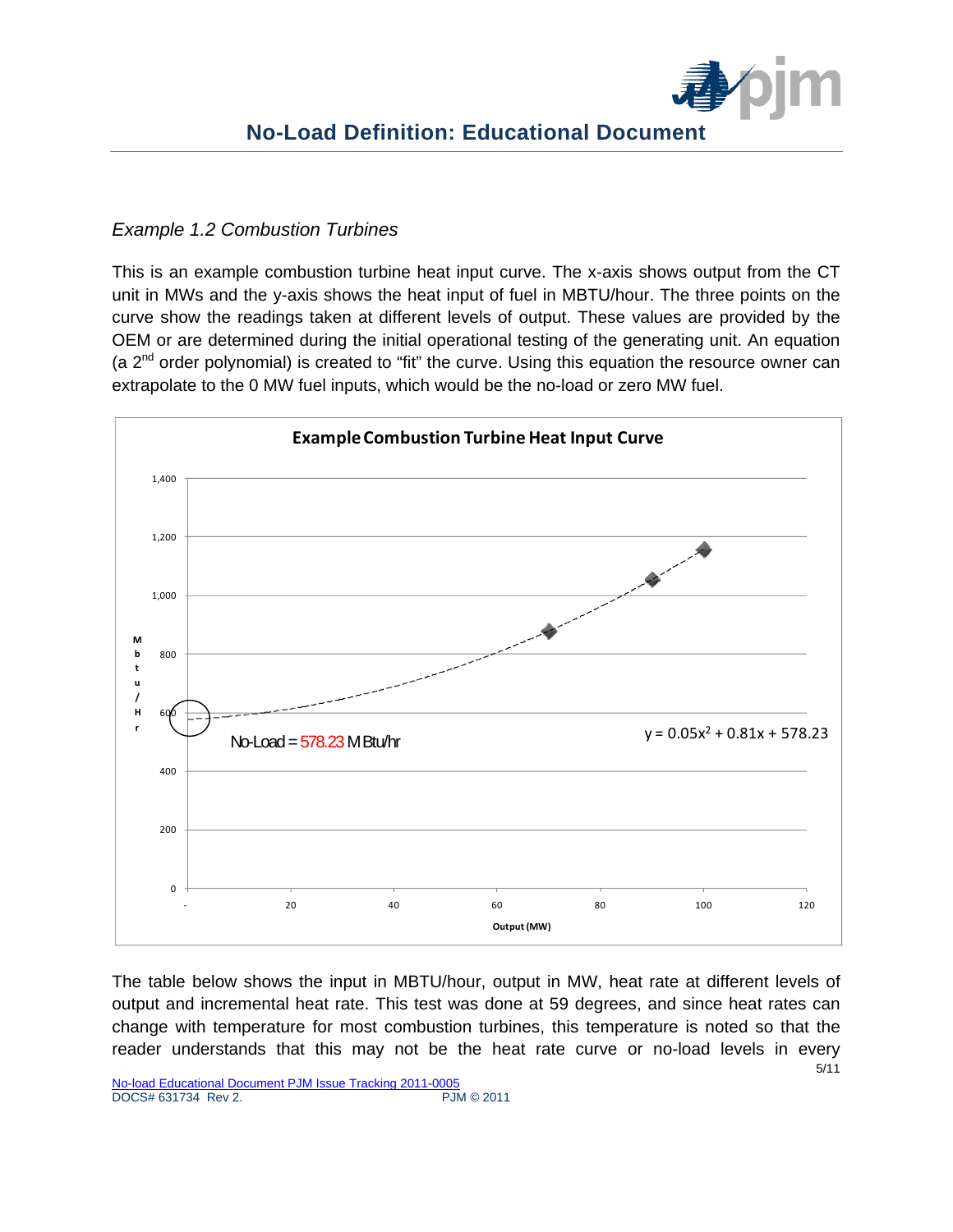

circumstance. These numbers correspond to what is shown in the points in the graph above. The red 578.23 MBTU/hour is the no-load fuel, which when multiplied by the fuel costs gives us the no-load cost for the cost based offer at 59 degrees.

| Compustion Turbine                  |            |           |              |  |  |  |  |  |
|-------------------------------------|------------|-----------|--------------|--|--|--|--|--|
| Output                              | Heat Input |           | Incrementals |  |  |  |  |  |
| (MW)                                | (MBtu/hr)  | (Btu/kWh) | (Btu/kWh)    |  |  |  |  |  |
|                                     | 578.23     |           |              |  |  |  |  |  |
| 70                                  | 879.02     | 12,557    | 4,297        |  |  |  |  |  |
| 90                                  | 1,054.57   | 11,717    | 8,778        |  |  |  |  |  |
| 11,573<br>1,157.28<br>10,271<br>100 |            |           |              |  |  |  |  |  |
|                                     |            |           |              |  |  |  |  |  |
| Conditions at 59F                   |            |           |              |  |  |  |  |  |

#### **Combustion Turbine**

## *Example 1.3 1x1 Combined Cycle Units (Not explicit in M15)*

This is an example combined cycle heat input curve with a 1x1 operation (one combustion turbine and one Heat Recovery Steam Generator or HRSG). Since Manual 15 is not explicit in how no-load should be computed for combined cycles, the extrapolation to the y-axis is left out of these graphs. Similar to steam and CT generators, the x-axis shows output from the unit in MWs and the y-axis shows the heat input of fuel in MBTU/hour. The points on the curve show the readings taken at different levels of output.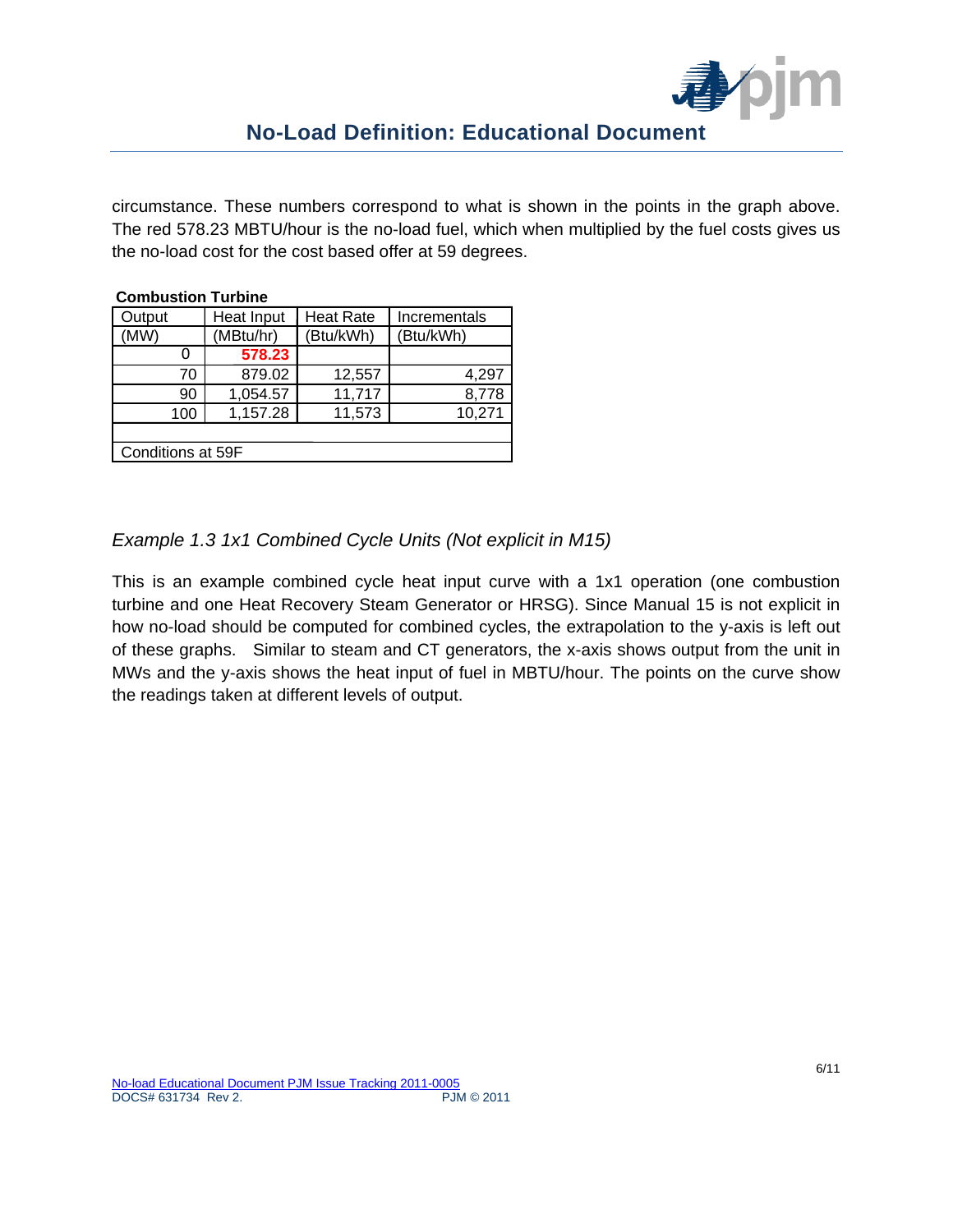



The table below shows the input in MBTU/hour, output in MW, heat rate at different levels of output and incremental heat rate. This test was done at 59 degrees, and since heat rates can change with temperature. These numbers correspond to what is shown in the points in the graph above.

| <b>Combined Cycle - 1 on 1</b> |  |  |
|--------------------------------|--|--|
|                                |  |  |

| Output            | Heat Input | <b>Heat Rate</b> | Incrementals |  |  |  |  |  |
|-------------------|------------|------------------|--------------|--|--|--|--|--|
| (MW)              | (MBtu/hr)  | (Btu/kWh)        | (Btu/kWh)    |  |  |  |  |  |
|                   | 578.23     |                  |              |  |  |  |  |  |
| 105               | 879.02     | 8,372            | 2,865        |  |  |  |  |  |
| 135               | 1,054.57   | 7,812            | 5,852        |  |  |  |  |  |
| 150               | 1,157.28   | 7,715            | 6,847        |  |  |  |  |  |
|                   |            |                  |              |  |  |  |  |  |
| Conditions at 59F |            |                  |              |  |  |  |  |  |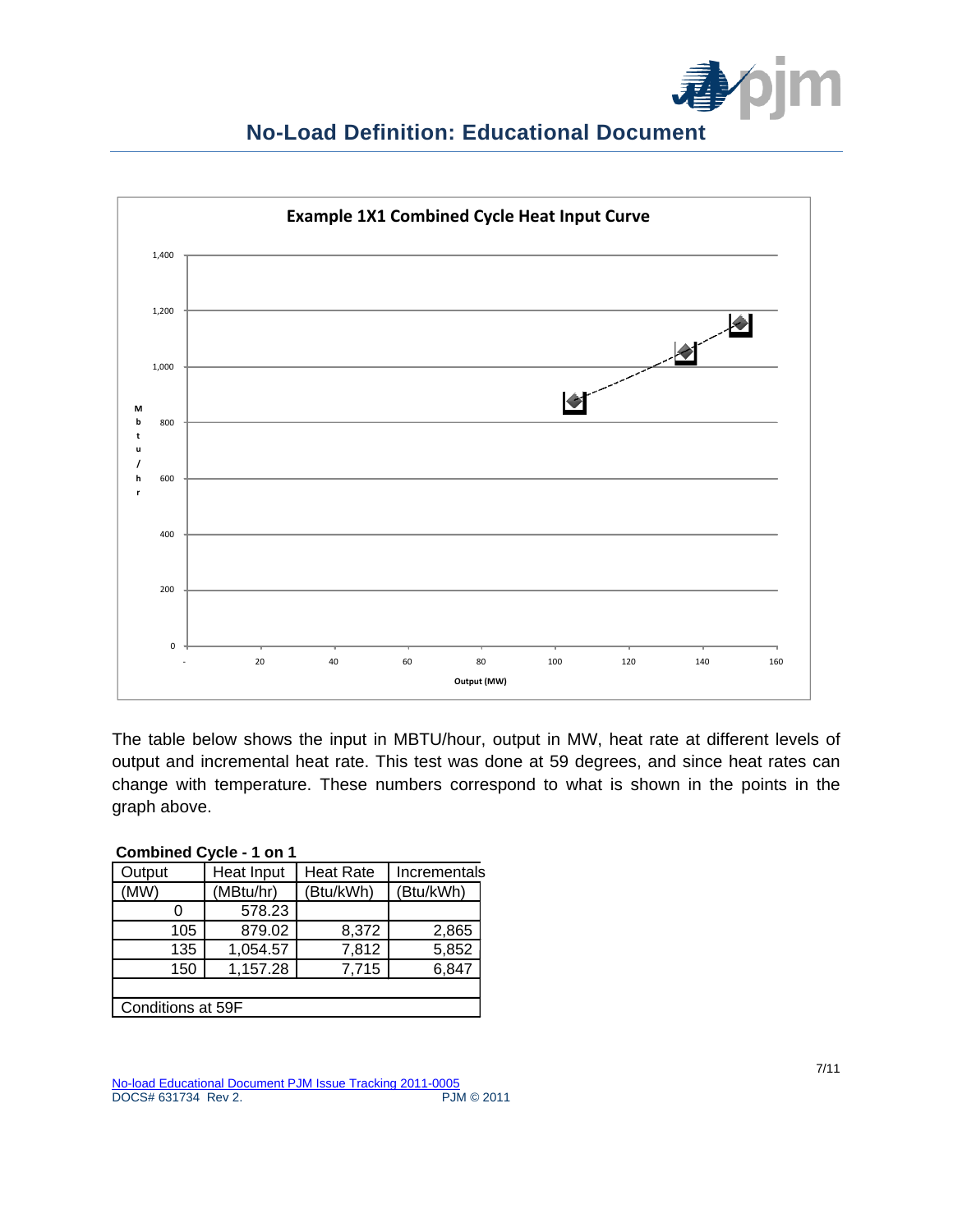

*Example 1.4 1x2 Combined Cycle Units (Not explicit in M15)* 

This is an example combined cycle heat input curve with a 2x1 operation (two combustion turbines and one Heat Recovery Steam Generator or HRSG). The points on the curve show the readings taken at different levels of output.



The table below shows the input in MBTU/hour, output in MW, heat rate at different levels of output and incremental heat rate. These numbers correspond to what is shown in the points in the graph above.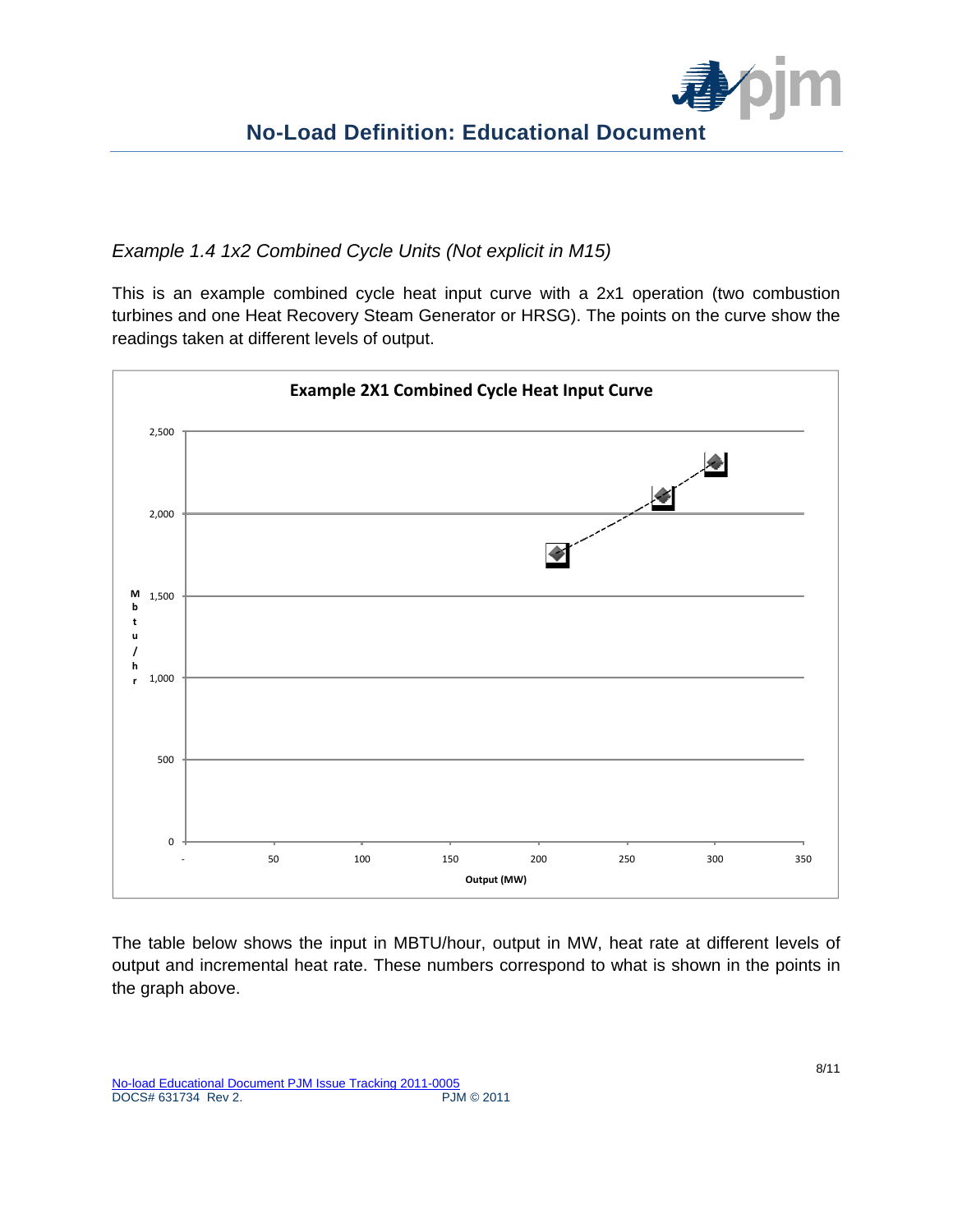

#### **Combined Cycle - 2 on 1**

| Output            | Heat Input | <b>Heat Rate</b> |  |  |  |  |  |  |
|-------------------|------------|------------------|--|--|--|--|--|--|
| (MW)              | (MBtu/hr)  | (Btu/kWh)        |  |  |  |  |  |  |
|                   | 1,156.50   |                  |  |  |  |  |  |  |
| 210               | 1,758.04   | 8,372            |  |  |  |  |  |  |
| 270               | 2,109.14   | 7,812            |  |  |  |  |  |  |
| 300               | 2,314.56   | 7,715            |  |  |  |  |  |  |
|                   |            |                  |  |  |  |  |  |  |
| Conditions at 59F |            |                  |  |  |  |  |  |  |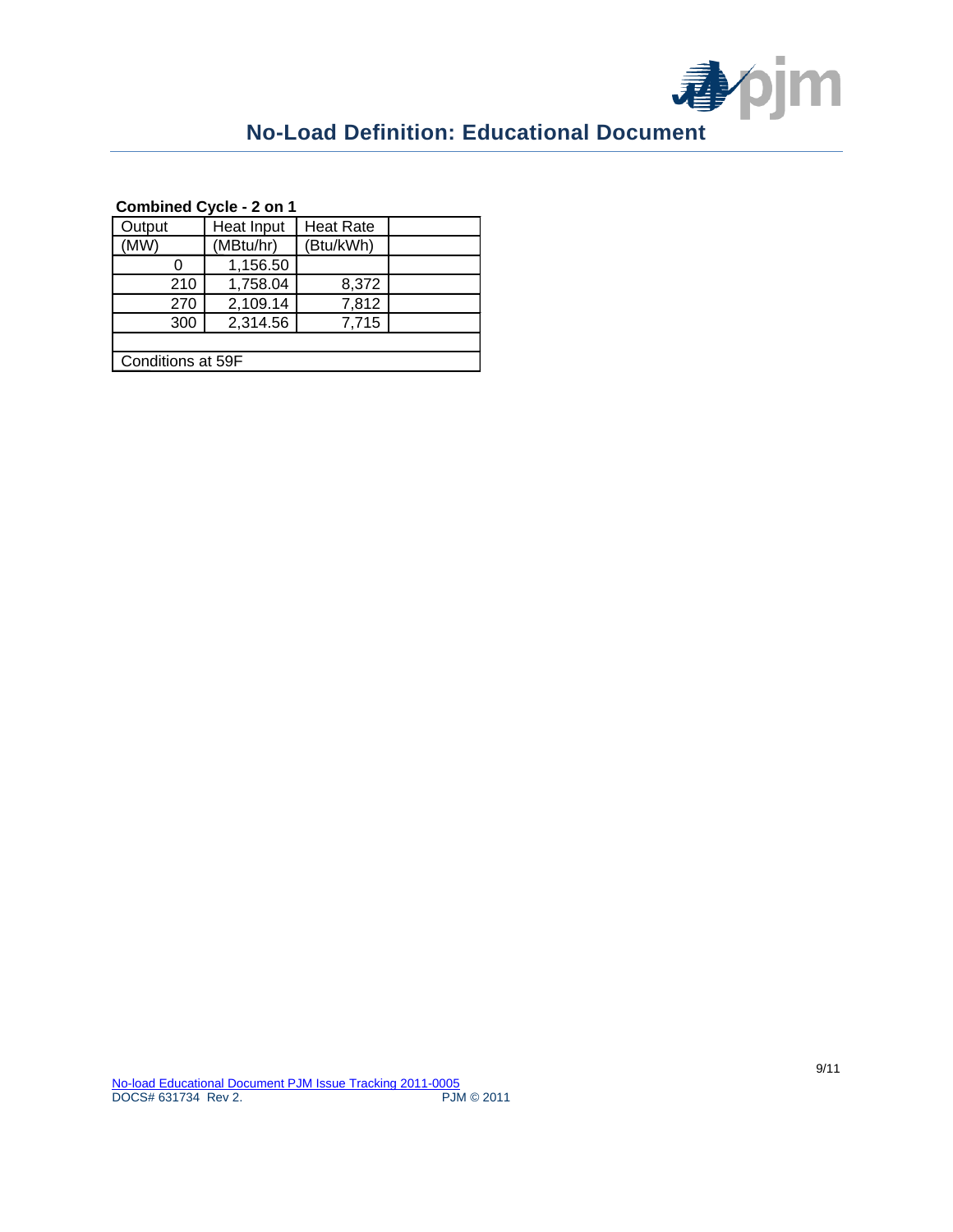

## **Appendix 2: Use of no-load by PJM**

PJM calculates hourly production cost and total production cost (the cost to operate a unit for a particular time). The following example is used to illustrate the use of no-load costs in economic dispatch. Table 1 shows representative units $^{23}$  and inputs to their cost offer.

*Table 1: Three example units* 

|                         |             | Unit Stan    |        |           | Unit Tom  |     |  | Unit Laura |     |           |        |           |  |    |
|-------------------------|-------------|--------------|--------|-----------|-----------|-----|--|------------|-----|-----------|--------|-----------|--|----|
| Fuel Cost (\$/mmBtu)    |             |              |        |           |           |     |  |            | 20  |           |        |           |  |    |
| Start Cost (\$/start)   | 3,448<br>ъĐ |              |        | 5,782     |           |     |  |            |     | 11,565    |        |           |  |    |
| No Load (\$/hour)       | 144         |              | 11.565 |           |           |     |  | 2,891      |     |           |        |           |  |    |
| <b>Cost Curve</b>       | IMW         |              |        | Inc Price | <b>MW</b> |     |  | Inc Price  |     | <b>MW</b> |        | Inc Price |  |    |
| Segment 1               |             | $40\sqrt{3}$ |        | 18        |           | 70I |  | æ          | 86  |           | 105    |           |  | 14 |
| Segment 2               |             | 80 \$        |        | 20        |           | 90  |  |            | 176 |           | 135    |           |  | 29 |
| Segment 3               |             | 100 \$       |        | 21        |           | 100 |  |            | 205 |           | 150 \$ |           |  | 34 |
| Eco Max MW              |             | 100          |        | 100       |           | 150 |  |            |     |           |        |           |  |    |
| Eco Min MW              |             | 40           |        | 70        |           | 105 |  |            |     |           |        |           |  |    |
| Minimum Runtime (hours) |             |              |        |           |           |     |  |            |     |           |        |           |  |    |

PJM takes these generator inputs and calculates hourly production costs using the following equations:

Cost at  $Min = No - Load + 1$ st incremental to min

Hourly Production Cost at Eco  $-$  Max = No  $-$  Load  $+$  1st Segment  $+$  2nd Segment  $+$  3rd Segment

Operating Rate = 
$$
\frac{\text{Hourly Production Cost at Eco} - \text{Max}}{\text{Eco Max MW}}
$$

*Table 2: Hourly Costs for three example units* 

|                                 | Unit Stan   |    | Unit Tom | Unit Laura |       |
|---------------------------------|-------------|----|----------|------------|-------|
| Eco Max                         | 100         |    | 100      |            | 150   |
| No Load (\$/hour)               | \$<br>144   | \$ | 11,565   | \$         | 2,891 |
| Cost 0-Min (1st Segment)        | \$<br>729   | \$ | 6,016    | \$         | 1,504 |
| Cost1st Segment to 2nd Segment  | \$<br>784   | \$ | 3,511    | S          | 878   |
| Cost 2nd Segment to 3rd Segment | \$<br>414   | \$ | 2,054    | S          | 514   |
| Cost at Min                     | \$<br>873   | \$ | 17,580   | \$         | 4,395 |
| Hourly Cost at Eco-Max          | \$<br>2.071 | S  | 23,146   | \$         | 5,786 |
| <b>Operating Rate</b>           | \$<br>20.71 | S  | 231.46   | S          | 38.58 |